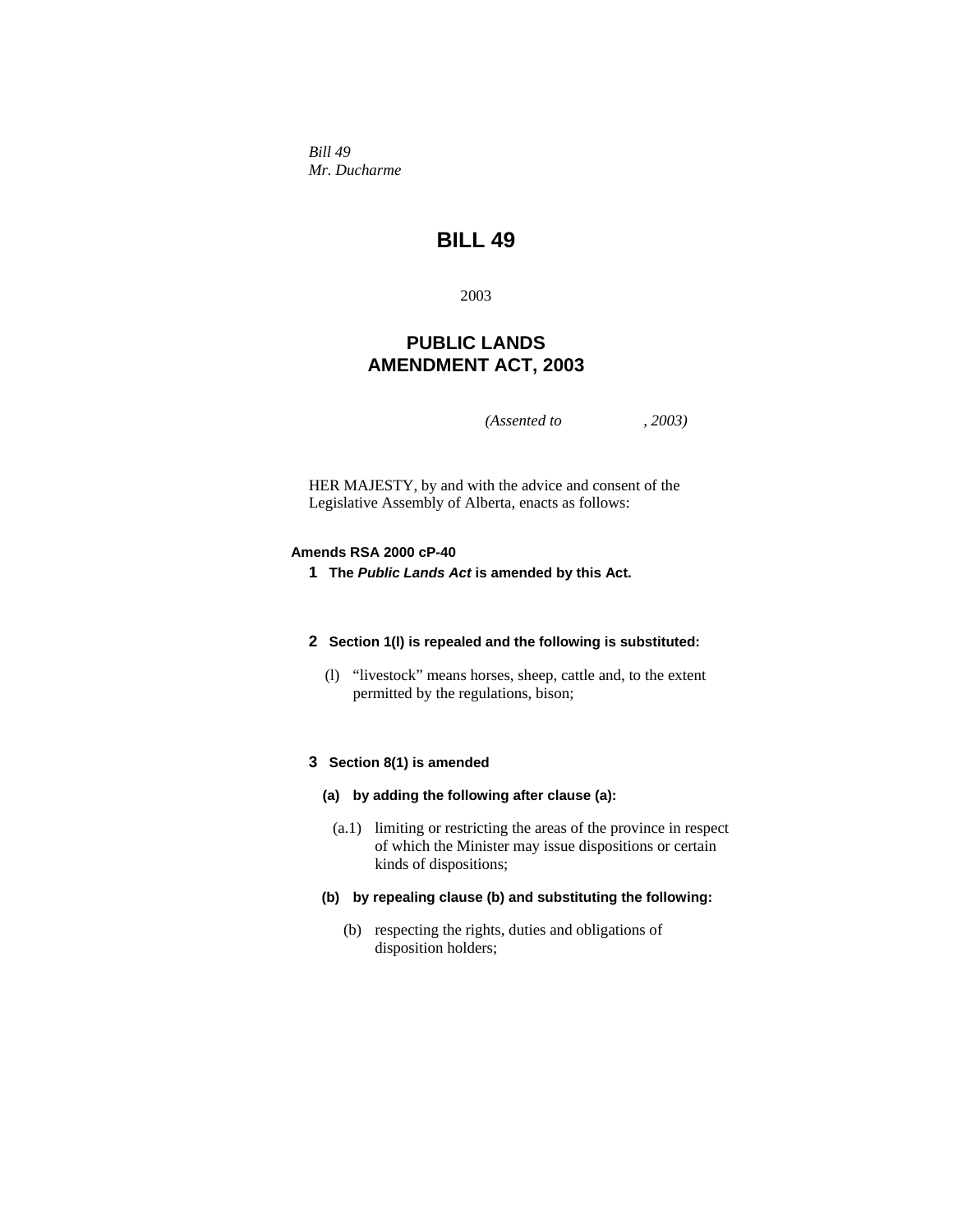**4 The following is added after section 54:**

#### **Prohibited uses of roads, etc.**

**54.01(1)** In this section, "closed road" means a road that was constructed pursuant to a licence of occupation issued under this Act and has been closed

- (a) by an order of the Minister, or
- (b) in accordance with a term or condition of the licence of occupation.
- **(2)** No person shall
	- (a) travel on or enter on a closed road,
	- (b) damage, destroy, remove or alter any posted notice or sign denoting a closed road,
	- (c) damage, destroy, remove or alter any barrier set up to prevent access to a closed road, or
	- (d) block, disrupt, hinder, impede, interfere with or otherwise obstruct access by a disposition holder or a commercial user to a closed road to which the disposition holder or commercial user is legally entitled to have access

unless the person is authorized to do so by the Minister or under this Act or the regulations.

**(3)** No person shall block, disrupt, hinder, impede, interfere with or otherwise obstruct free access to or passage on and over, or use by any other person of, a highway, road or trail located on public land unless that person is authorized to do so by the Minister or under this Act or the regulations.

**(4)** No person shall, directly or indirectly, induce or attempt to induce another person to provide money or other consideration for the purpose of gaining access to, passage on or over or use of public land unless

 (a) that person is the holder of a disposition or an authorization under section 20 and is entitled at law to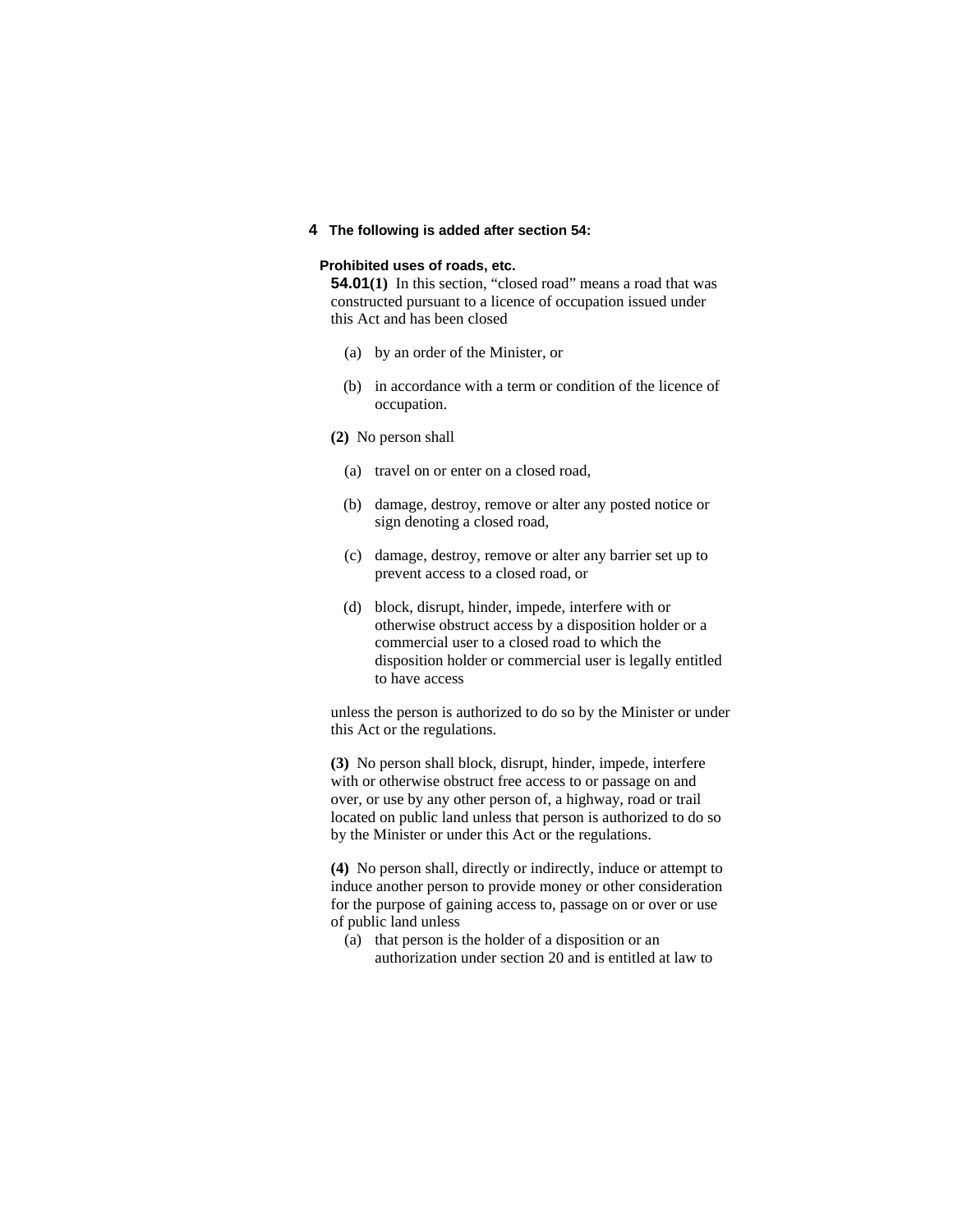request or receive money or other consideration for that purpose, and

 (b) the desired access, passage or use is in respect of public land that is the subject of the disposition or authorization.

**(5)** No person shall provide or receive money or other consideration for the purpose of gaining or allowing access to, passage on or over or use of public land unless

- (a) the person receiving the money or other consideration is the holder of a disposition or authorization under section 20 and is entitled at law to receive money or other consideration for that purpose, and
- (b) the access, passage or use is in respect of public land that is the subject of the disposition or authorization.

**(6)** A person who contravenes subsection  $(2)$ ,  $(3)$ ,  $(4)$  or  $(5)$  is guilty of an offence.

**(7)** If a police officer has reasonable grounds to believe that a person has contravened subsection (2) or (3), the police officer may remove or seize and remove any material, barrier, equipment, vehicle, structure or obstruction used in or during the commission of that offence.

#### **Disposition of seized items**

**54.02(1)** Where a police officer seizes anything under section 54.01(7) the police officer shall, within a reasonable time,

- (a) provide a justice with an affidavit stating that the police officer has reasonable grounds to believe that a person named in the affidavit has contravened section 54.01(2) or (3) and that the thing seized was used in the commission of the offence, or
- (b) return the thing seized to the person from whom it was seized.

**(2)** On receipt of an affidavit under subsection (1), the justice may order that the affidavit be served on the person referred to in the affidavit, may set down a date to hear the matter and may order that the thing seized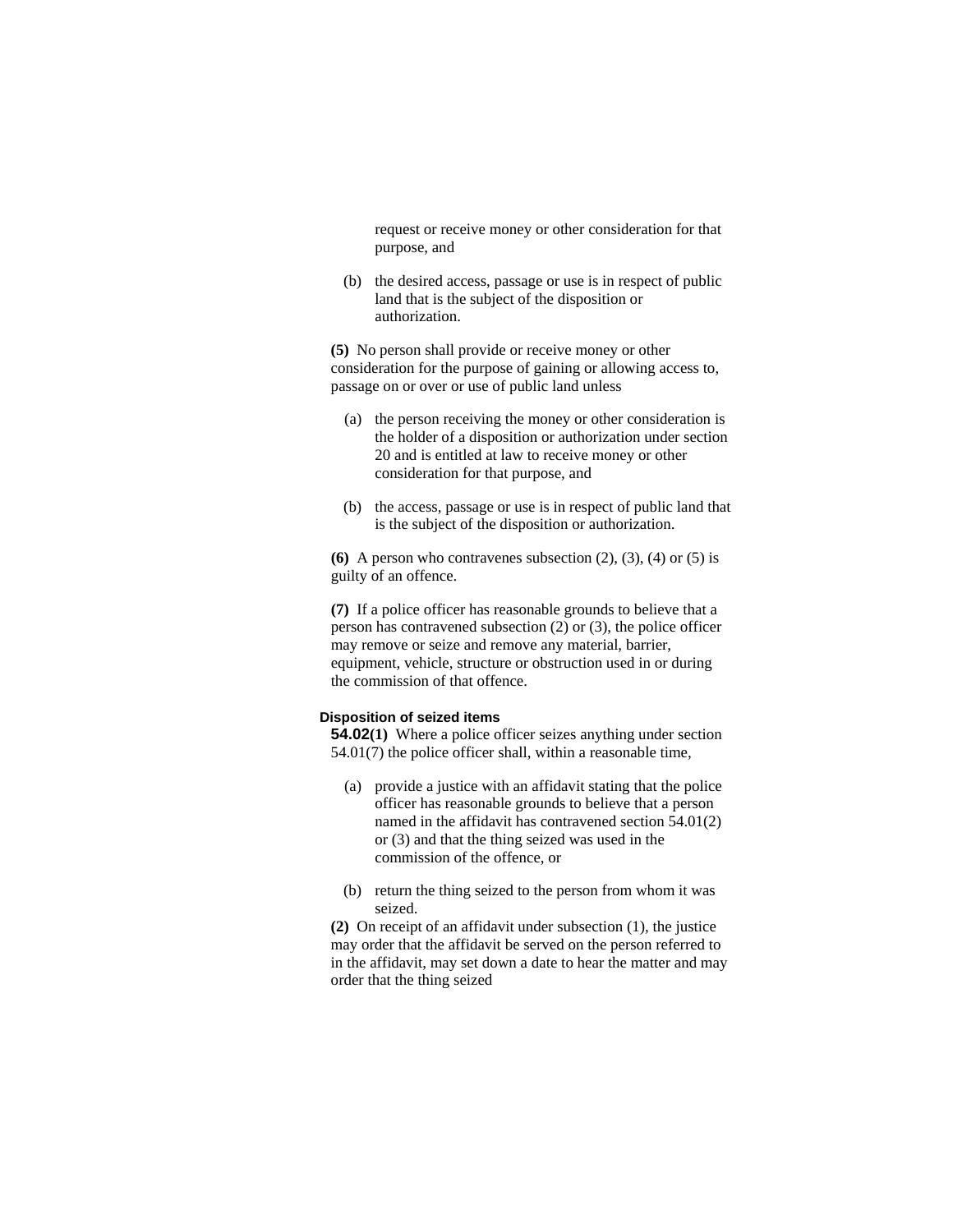- (a) be retained by the Crown until final disposition of the charge,
- (b) be returned to the person from whom it was seized, or
- (c) be returned to any other person who is entitled to possession of it.

**(3)** If a thing that was seized is returned to the person from whom it was seized, the justice may order that person

- (a) to hold it as bailee for the Crown until final disposition of the charge, and
- (b) to produce it if it is required with respect to proceedings related to the charge.

**(4)** Where a person is convicted of an offence under section 54.01(2) or (3) and a thing that was seized under section 54.01(7) in respect of the offence is being detained under this section, the court may direct

- (a) that the thing seized be forfeited to the Crown on the expiration of the time for an appeal or on conclusion of the proceedings, as the case may be, or
- (b) that the thing be returned to the person from whom it was seized or to any other person who is entitled to possession of it, subject to any terms and conditions the court considers appropriate.

**(5)** Where a thing is forfeited to the Crown under this section, the Minister may destroy the thing or dispose of it in any manner the Minister considers appropriate.

**(6)** The Minister may, in an action in debt, recover from the person who was convicted of the offence the costs of forfeiture and destruction or disposal of a thing under this section.

## **Court orders**

**54.03(1)** Where a person has, contrary to section 54.01(2)(d) or (3), been prevented from gaining access to a closed road or from having free access to, passage on or over or use of a highway, road or trail, that person or the Crown may apply to a judge of the Court of Queen's Bench for a short-term order or a long-term order.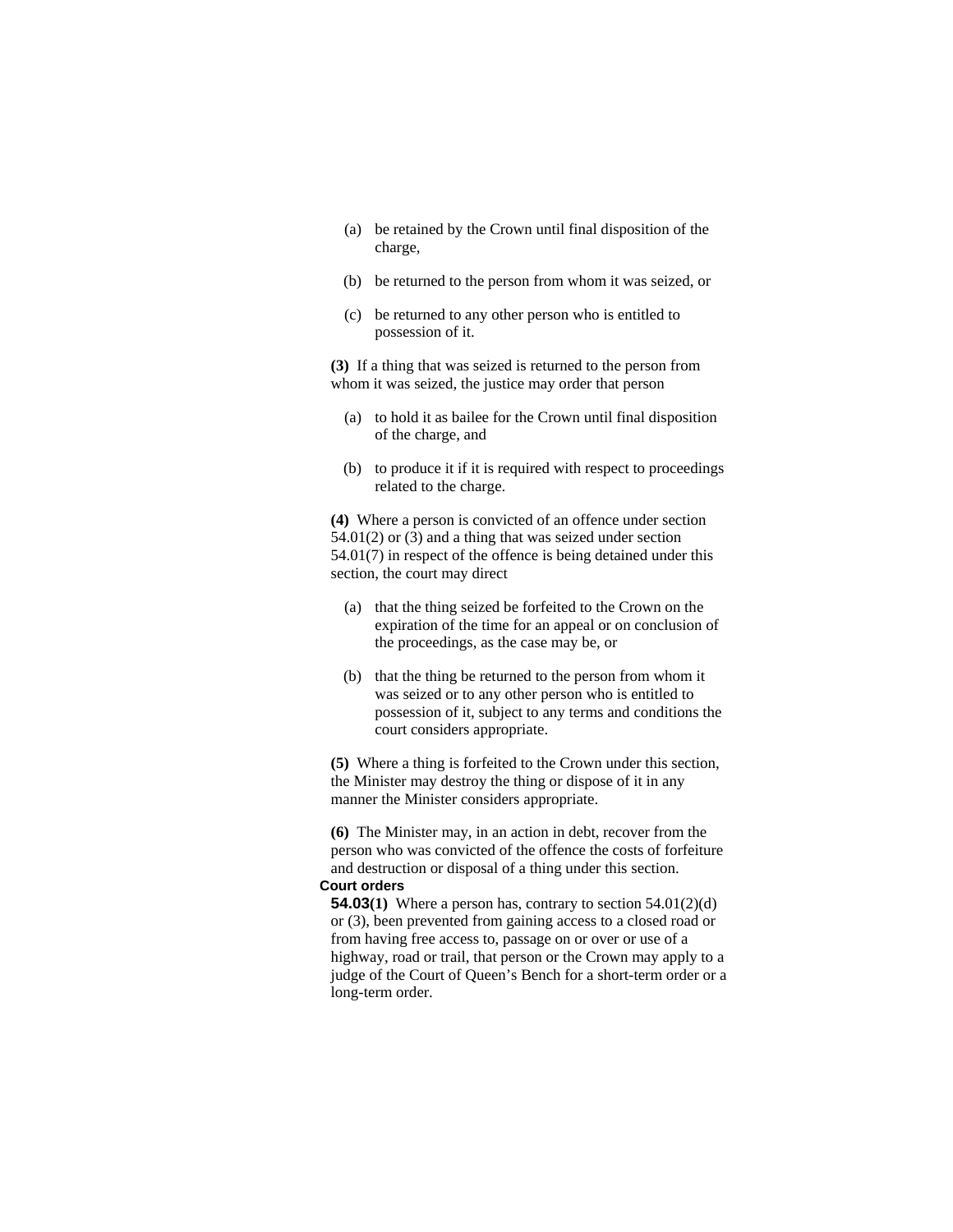- **(2)** An application for a short-term order
	- (a) may be made ex parte, and
	- (b) must be supported by affidavit evidence, which may be based on information and belief.
- **(3)** An application for a long-term order
	- (a) must be made by originating notice on at least 2 days' notice, and
	- (b) must be supported by affidavit evidence.

**(4)** Where an application for a long-term order is made, the judge may extend the duration of any short-term order that is then in effect until the application for the long-term order is decided.

- **(5)** The judge may
	- (a) make a short-term order or a long-term order if the judge is satisfied on a balance of probabilities that a contravention of section  $54.01(2)(d)$  or  $(3)$  has occurred and is continuing, or
	- (b) in the case of an application for a long-term order in circumstances described in subsection (4), make a long-term order if the judge is satisfied on the balance of probabilities that a contravention of section 54.01(2)(d) or (3) has occurred and is likely to recur.

**(6)** A short-term order must be for a period of 7 days and a long-term order must be for a period exceeding 7 days but not exceeding one year.

- **(7)** In an order under this section, the judge may
	- (a) prohibit any person from engaging in or continuing any activity that constitutes the contravention,
	- (b) authorize a police officer to remove or seize and remove any material, barrier, equipment, vehicle, structure or obstruction used in the contravention, and
	- (c) make any other order the judge considers appropriate.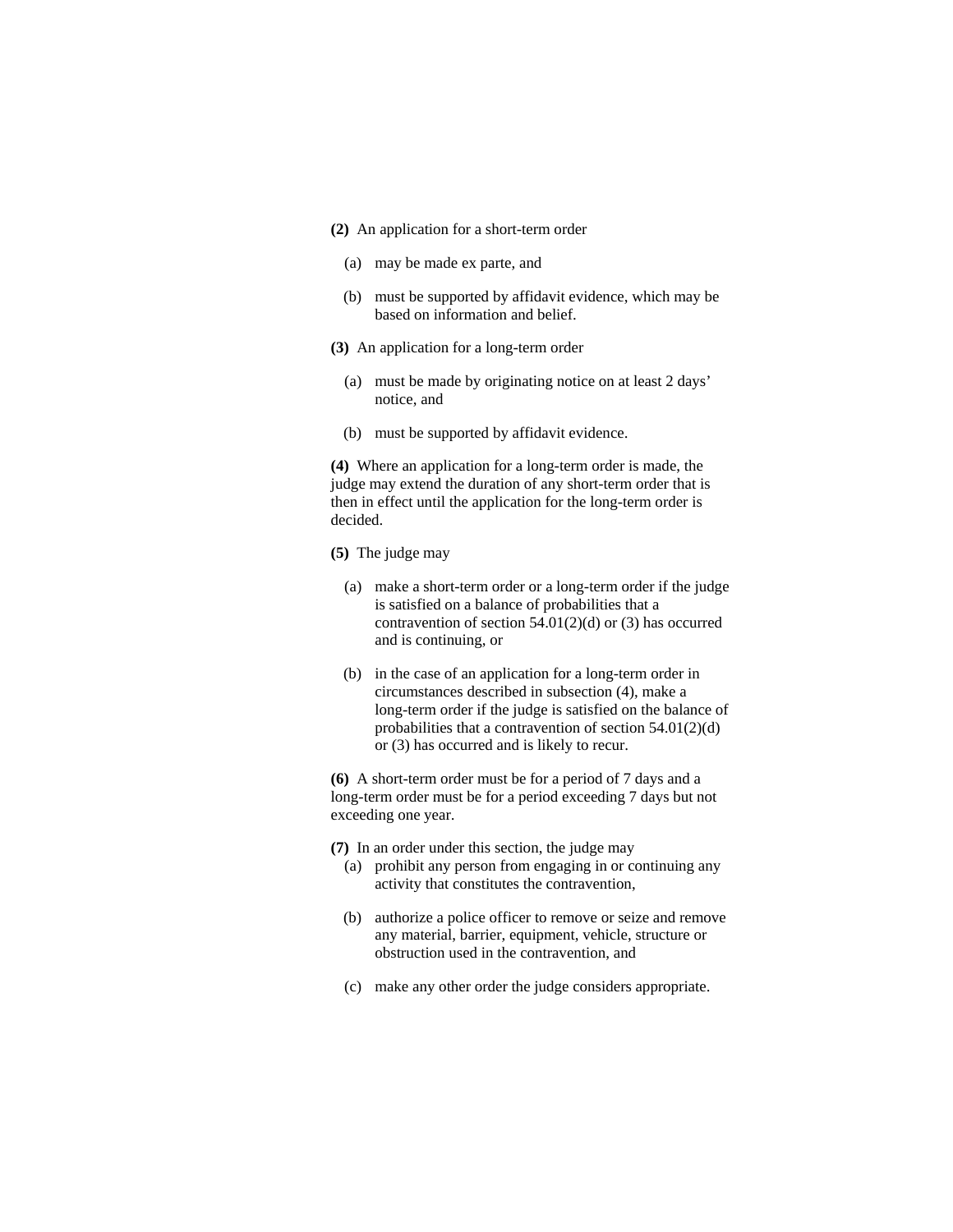**(8)** Notice of an order under this section is sufficiently given to a person

- (a) by posting a copy of the order in a public place at or near any location where persons affected by the order might reasonably be expected to gather,
- (b) by giving a copy of the order to or serving a copy of the order on the person in any manner in which service of process may be lawfully effected, or
- (c) if it is given in any other manner permitted by the order.

**(9)** A police officer may without warrant arrest any person found contravening an order under this section for the purpose of bringing that person before a judge of the Court of Queen's Bench to show cause why the person should not be held to be in contempt.

**(10)** Any person who is directly affected by an order under this section may apply to a judge of the Court of Queen's Bench by originating notice on at least 2 days' notice for an order to set aside the order.

#### **Actions by police officer**

**54.04** Where section 54.01(7) or an order under section 54.03 authorizes a police officer to remove or seize and remove property, the police officer may cause the property to be removed or seized and removed by another person under the police officer's direction and control.

### **No compensation for damages**

**54.05** No person has a right to compensation or damages in respect of anything done or omitted to be done in good faith under section 54.01(7) or 54.03(9) or an order under section 54.03 including, without limitation, anything done or omitted to be done by a person acting under a police officer's direction and control under section 54.04.

#### **5 Sections 2 and 3 come into force on Proclamation.**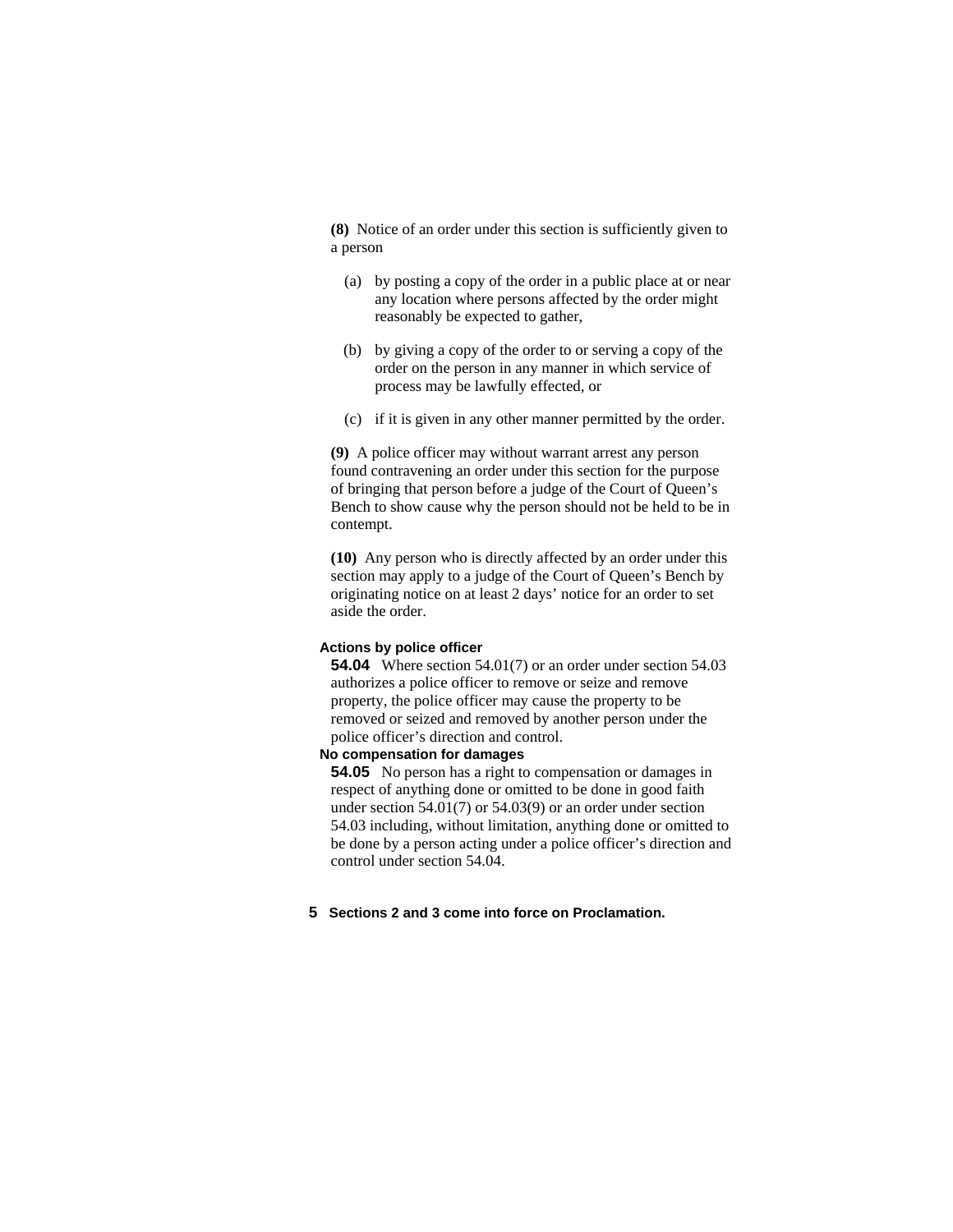#### **Explanatory Notes**

**1** Amends chapter P-40 of the Revised Statutes of Alberta 2000.

**2** Section 1(l) presently reads:

*1 In this Act,* 

- *(l) "livestock" means cattle, horses or sheep;*
- **3** Section 8(1) presently reads in part:

*8(1) The Lieutenant Governor in Council may make regulations authorizing and governing dispositions of public land including, without limitation, regulations* 

- *(a) restricting the use to be made of land that is the subject of a disposition;*
- *(b) respecting the rights, duties and obligations of disposition holders in respect of their use and occupation of the land that is the subject of a disposition;*

**4** Prohibited uses of roads, etc. Disposition of seized items. Court orders. Actions by police officer. No compensation for damages.